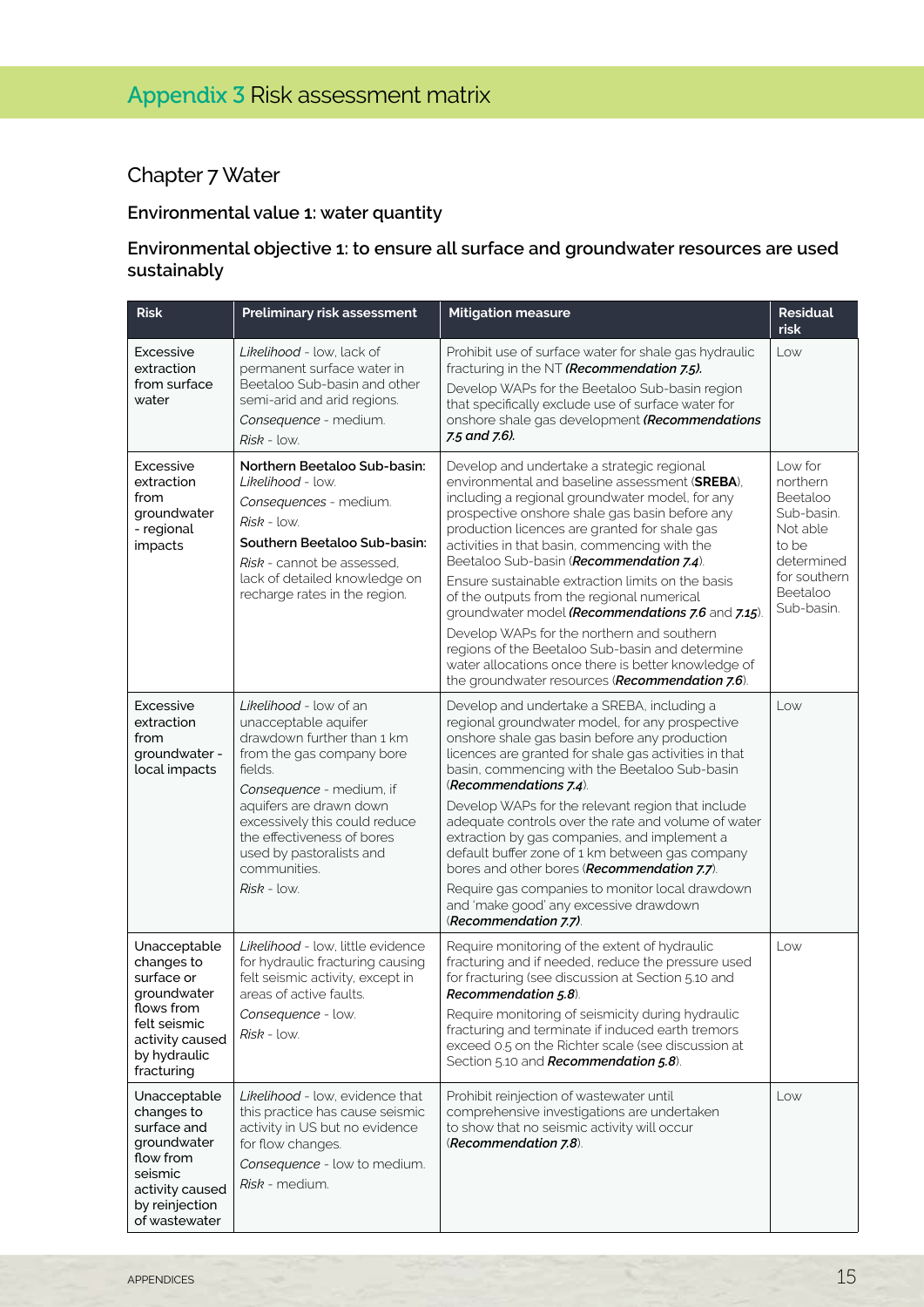| <b>Risk</b>                                                                                                                                     | <b>Preliminary risk assessment</b>                                                                             | <b>Mitigation measure</b>                                                                                                                                     | <b>Residual</b><br>risk |
|-------------------------------------------------------------------------------------------------------------------------------------------------|----------------------------------------------------------------------------------------------------------------|---------------------------------------------------------------------------------------------------------------------------------------------------------------|-------------------------|
| Unacceptable<br>changes to<br>the surface<br>water flow<br>characteristics<br>due to<br>planned or<br>accidental<br>discharge of<br>wastewaters | Likelihood - low to medium.<br>based on historical data from<br>the US.<br>Consequence - low.<br>$Risk - low.$ | Prohibit the discharge of onshore shale gas<br>hydraulic fracturing wastewaters (treated<br>or untreated) to any surface water body<br>(Recommendation 7.16). | $\sim$                  |

# **Environmental value 2: surface and groundwater quality**

# **Environmental objective 2: to maintain acceptable quality of surface and groundwater**

| <b>Risk</b>                                                                        | Preliminary risk assessment                                                                                                                                                                                                                                                                                                                                                                                                                                                                                                                                                                                                                                                                                                            | <b>Mitigation measure</b>                                                                                                                                                                                                                                                                                                                                                                                                                                                                                                                                                                                                                                                                                                                                                                                                                                                                                                                                                                                                                  | <b>Residual</b><br>risk                                                               |
|------------------------------------------------------------------------------------|----------------------------------------------------------------------------------------------------------------------------------------------------------------------------------------------------------------------------------------------------------------------------------------------------------------------------------------------------------------------------------------------------------------------------------------------------------------------------------------------------------------------------------------------------------------------------------------------------------------------------------------------------------------------------------------------------------------------------------------|--------------------------------------------------------------------------------------------------------------------------------------------------------------------------------------------------------------------------------------------------------------------------------------------------------------------------------------------------------------------------------------------------------------------------------------------------------------------------------------------------------------------------------------------------------------------------------------------------------------------------------------------------------------------------------------------------------------------------------------------------------------------------------------------------------------------------------------------------------------------------------------------------------------------------------------------------------------------------------------------------------------------------------------------|---------------------------------------------------------------------------------------|
| Unacceptable<br>groundwater<br>contamination<br>from leaky<br>production<br>wells  | Wastewater (salts and<br>chemicals)<br>Likelihood - very low.<br>little evidence of faulty<br>contemporary wells.<br>Consequence - medium, will<br>depend upon the behaviour<br>of contaminants in the<br>groundwater (dispersion,<br>transport, degradation).<br>Risk - medium.<br>Methane<br>Likelihood - low to medium.<br>methane leakage more likely<br>than leakage from bores of<br>contaminated flowback or<br>produced water.<br>Consequence - low, little<br>evidence that methane<br>contamination of groundwater<br>is harmful. Methane in water<br>is considered non-toxic, but<br>a possible explosion risk in<br>drinking water bores or storage<br>tanks if dissolved concentration<br>exceeds 28 mg/L.<br>Risk - low. | Ensure that all wells to be hydraulically fractured<br>are constructed to at least Category 9 or equivalent,<br>and tested to ensure well integrity before and after<br>hydraulic fracturing, with the results certified by the<br>regulator (Recommendation 7.10).<br>Require all relevant information about hydraulic<br>fracturing fluids, flowback and produced water be<br>publicly disclosed (Recommendations 5.5 and 7.9).<br>Establish a default 'no go zone' of 1 km between well<br>pads and water supply bores (Recommendation 7.10).<br>Require real-time groundwater quality monitoring<br>around each well pad (Recommendation 7.10 and 7.11).<br>Develop specific guidelines for human and<br>environmental risk assessments for all onshore shale<br>gas developments (Recommendation 7.3).<br>Require monitoring of methane in domestic<br>and stock-watering bores closest to well pads.<br>Require venting if concentration in water exceeds<br>10 mg/L (see discussion at Section 7.6.1.2 and<br>Recommendation 7.10). | Low<br>(wastewater)<br>$\overline{\phantom{a}}$<br>(methane)                          |
| Unacceptable<br>groundwater<br>contamination<br>due to leaky<br>abandoned<br>wells | Likelihood - low, likely to be<br>little produced water present<br>and gas pressure will be<br>greatly reduced at end of<br>production life.<br>Consequence (wastewater) -<br>low, since very low volumes of<br>wastewater will be involved.<br>Risk (wastewater) - low.<br>Consequence (methane) - low.<br>Risk (methane) - low.                                                                                                                                                                                                                                                                                                                                                                                                      | Ensure world leading practice well integrity<br>construction and decommissioning standards<br>are applied and enforced by the regulator<br>(Recommendations 5.1, 5.3 and 7.10).                                                                                                                                                                                                                                                                                                                                                                                                                                                                                                                                                                                                                                                                                                                                                                                                                                                            | Low<br>(wastewater)<br>$\overline{\phantom{a}}$ $\overline{\phantom{a}}$<br>(methane) |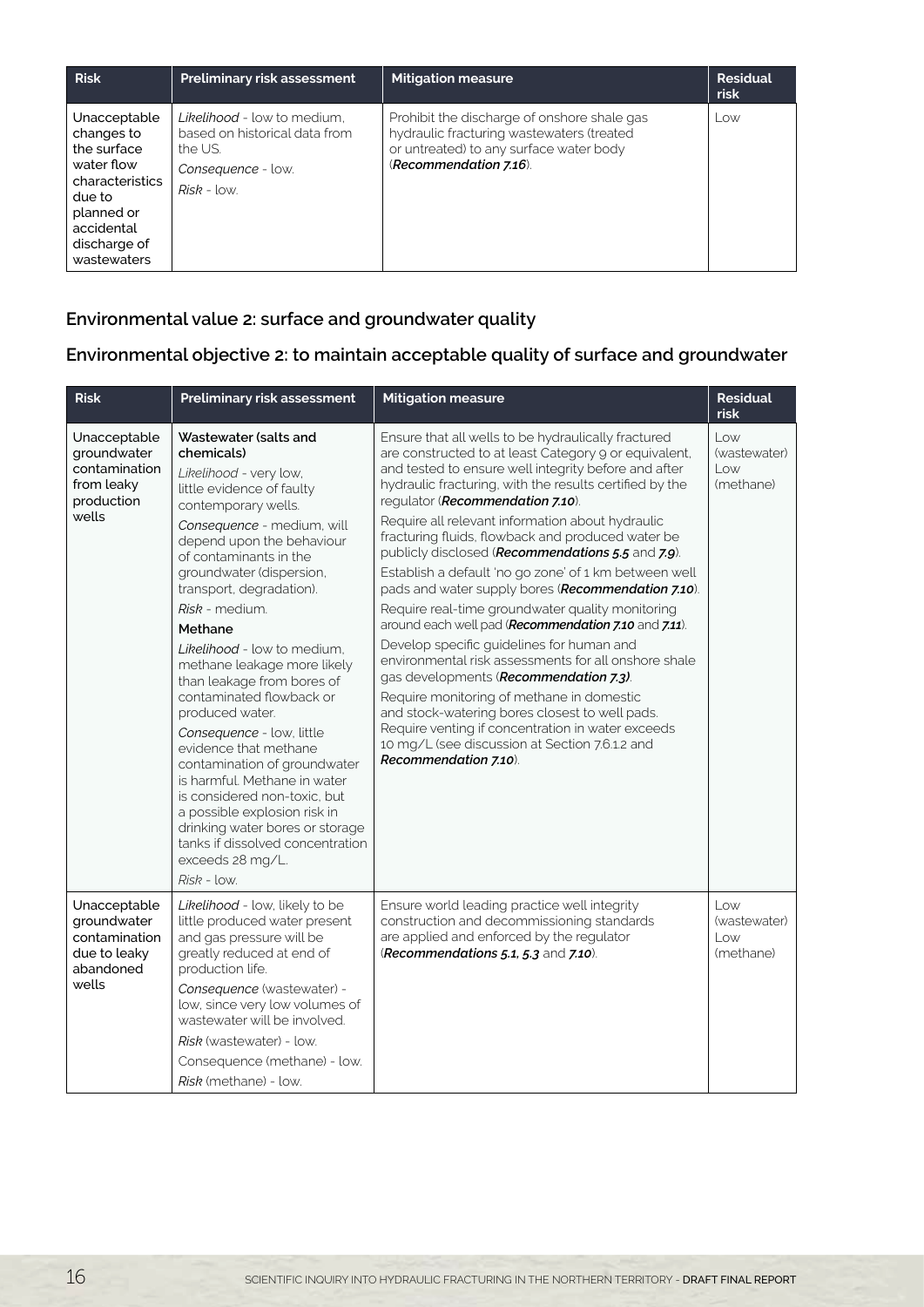| <b>Risk</b>                                                                                                                                                                               | Preliminary risk assessment                                                                                                                                                                                                                                                                                                                                                                            | <b>Mitigation measure</b>                                                                                                                                                                                                                                                                                                                                                                                                                                                                                                                                       | <b>Residual</b><br><b>risk</b>  |
|-------------------------------------------------------------------------------------------------------------------------------------------------------------------------------------------|--------------------------------------------------------------------------------------------------------------------------------------------------------------------------------------------------------------------------------------------------------------------------------------------------------------------------------------------------------------------------------------------------------|-----------------------------------------------------------------------------------------------------------------------------------------------------------------------------------------------------------------------------------------------------------------------------------------------------------------------------------------------------------------------------------------------------------------------------------------------------------------------------------------------------------------------------------------------------------------|---------------------------------|
| Unacceptable<br>groundwater<br>contamination<br>due to spills<br>of hydraulic<br>fracturing<br>chemicals and<br>wastewater:<br>on-site spills                                             | Likelihood - medium, spills<br>are typically small volume; the<br>likelihood of the contaminants<br>penetrating to the aquifer is<br>low for most of the Beetaloo<br>Sub-basin.<br>Consequence - medium,<br>contamination could result in<br>health issues for humans and<br>stock using the aquifer for<br>drinking.<br>Risk - medium.                                                                | Require the EMP for each well pad to include<br>an enforceable wastewater management plan<br>and spill management plan to be approved prior<br>to the commencement of hydraulic fracturing<br>(Recommendation 7.11).<br>Require use of enclosed tanks for wastewater in<br>preference to open ponds, and each well pad to be<br>covered (for example, with a geo-membrane or clay<br>liner) to reduce the infiltration of spills to aquifers<br>(Recommendation 7.11).<br>Require real-time monitoring around each well pad<br>(Recommendations 7.10 and 7.11). | Low                             |
| Unacceptable<br>surface and<br>groundwater<br>contamination<br>due to off-<br>site spills<br>of hydraulic<br>fracturing<br>chemicals and<br>wastewater<br>from road and<br>rail transport | Likelihood - medium, accidents<br>are likely, particularly for road<br>transport.<br>Consequence - medium,<br>contamination of surface<br>waterbodies could occur and<br>result in adverse effects on<br>aquatic ecosystem; in case<br>of groundwater, will depend<br>on where the accident/spill<br>occurs and permeability of<br>overlying soil/rock horizons at<br>that location.<br>Risk - medium. | Review adequacy of transportation of hazardous<br>goods regulations (see discussion at Section 7.6.3.2).<br>Conduct a review to determine whether there is a<br>need for restrictions on the transport of hydraulic<br>fracturing chemicals and wastewater during<br>the wet season, particularly on unsealed roads<br>(Recommendation 7.12).<br>Review the benefits of rail transport for some or<br>all of the hydraulic fracturing chemicals and other<br>consumables required by the shale gas companies<br>(Recommendation 7.12).                          | Not able<br>to be<br>determined |
| Unacceptable<br>groundwater<br>contamination<br>due to off-<br>site leaks<br>of hydraulic<br>fracturing<br>chemicals and<br>wastewater<br>from pipelines                                  | Likelihood - low, pipelines will<br>be buried.<br>Consequence - medium, will<br>depend on volume of the<br>spill, type of wastewater and<br>potential for contamination of<br>groundwater.<br>$Risk - low.$                                                                                                                                                                                            | Ensure adequacy of construction guidelines and their<br>enforcement.                                                                                                                                                                                                                                                                                                                                                                                                                                                                                            | Not able<br>to be<br>determined |
| Unacceptable<br>contamination<br>of<br>groundwater<br>aquifers due<br>to reinjection<br>of treated or<br>untreated<br>wastewater<br>into other<br>aquifers                                | Likelihood - undetermined,<br>cannot be assessed without<br>detailed site-specific<br>information and computer<br>modelling.<br>Consequence - medium,<br>if surface aquifer is<br>contaminated.<br>Risk - undetermined.                                                                                                                                                                                | Prohibit reinjection of wastewater until detailed<br>investigations are undertaken to determine whether<br>or not the risks associated with this practice can be<br>managed to acceptable levels (Recommendation 7.13).                                                                                                                                                                                                                                                                                                                                         | Not able<br>to be<br>determined |
| Unacceptable<br>groundwater<br>contamination<br>due to<br>induced<br>connectivity<br>between<br>hydraulically<br>fractured<br>shale rock<br>formation<br>and overlying<br>aquifers        | Likelihood - remote to very low,<br>provided that the hydraulic<br>fracturing does not intersect<br>with a fault.<br>Consequence - medium.<br>$Risk - low.$                                                                                                                                                                                                                                            | Require submission of details of known fault locations<br>and geomechanical planning for hydraulic fracturing by<br>gas companies to the regulator (Recommendation 7.14).                                                                                                                                                                                                                                                                                                                                                                                       | Low                             |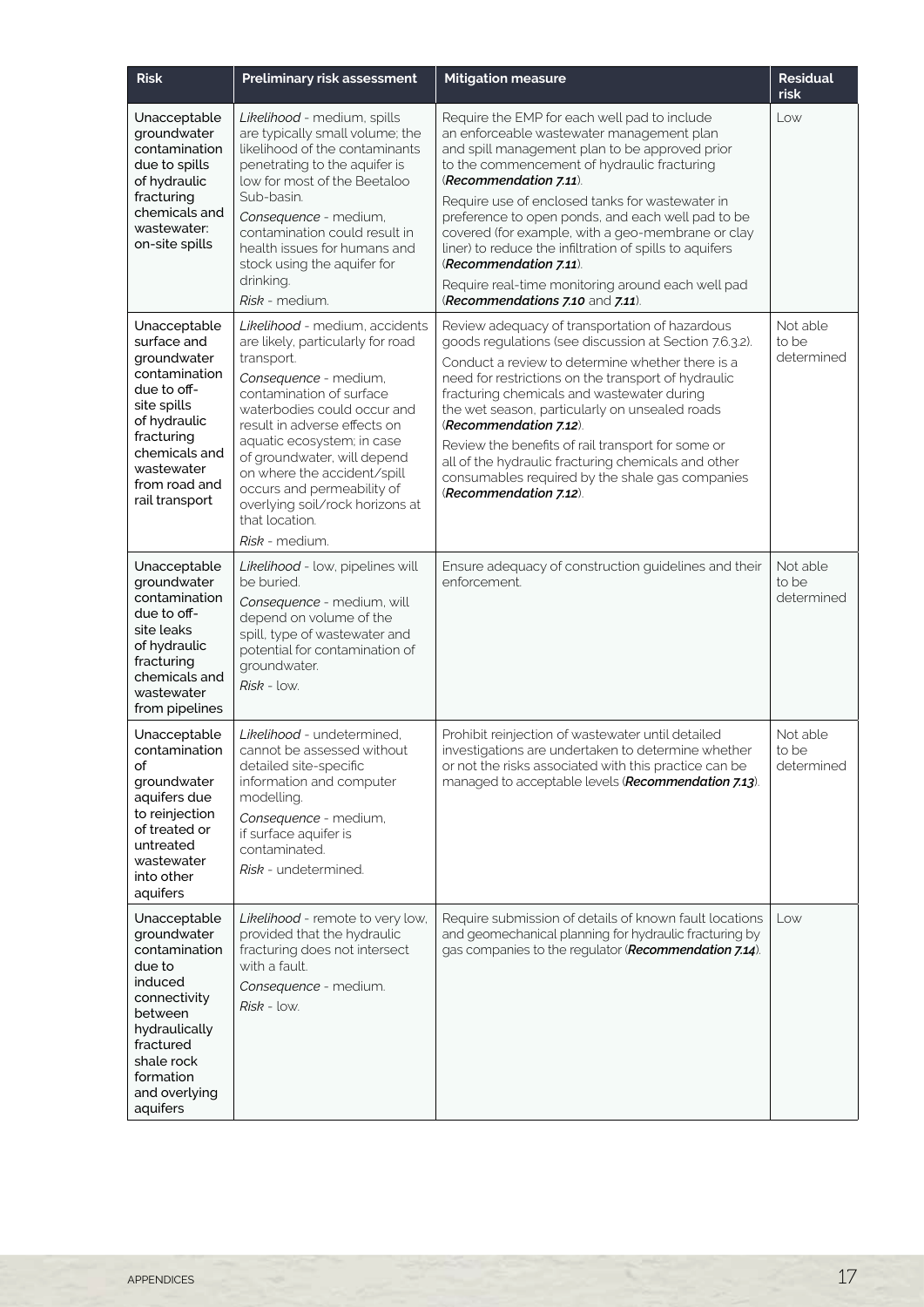| <b>Risk</b>                                                                                                                                               | <b>Preliminary risk assessment</b>                                                                                                                                                                                                       | <b>Mitigation measure</b>                                                                                                                                                                                                                                                                                                                                                                                                                                                                             | <b>Residual</b><br>risk |
|-----------------------------------------------------------------------------------------------------------------------------------------------------------|------------------------------------------------------------------------------------------------------------------------------------------------------------------------------------------------------------------------------------------|-------------------------------------------------------------------------------------------------------------------------------------------------------------------------------------------------------------------------------------------------------------------------------------------------------------------------------------------------------------------------------------------------------------------------------------------------------------------------------------------------------|-------------------------|
| Unacceptable<br>groundwater<br>contamination<br>due to changed<br>groundwater<br>pressures                                                                | Likelihood - low due to very<br>large distance between shale<br>formation and aquifers.<br>Consequence - medium.<br>Risk - low, provided that the<br>fracturing operations avoid<br>the proximity of existing faults.                    | Require submission of details of known fault<br>locations and geomechanical planning for hydraulic<br>fracturing by gas companies to the regulator<br>(Recommendation 7.14).                                                                                                                                                                                                                                                                                                                          | $L$ $\circ$ $\times$    |
| Unacceptable<br>contamination<br>of surface<br>waters due to<br>the intentional<br>discharge of<br>partially treated<br>or untreated<br>wastewater        | Likelihood - low, provided that<br>this practice is prohibited.<br>Consequence - medium,<br>if during wet season<br>when dilution is available<br>and depending upon<br>the concentrations of<br>contaminants released.<br>$Risk - low.$ | Discharge of shale gas hydraulic fracturing<br>wastewater (treated or untreated) to drainage lines,<br>waterways or temporary stream systems should not<br>be permitted (Recommendation 7.16).                                                                                                                                                                                                                                                                                                        | Low                     |
| Adverse<br>effects of linear<br>infrastructure<br>(roads, pipelines)<br>on the quality<br>and distribution<br>of surface water<br>across the<br>landscape | Likelihood - medium, unlikely<br>there will be problems with<br>pipelines provided they are<br>buried.<br>Consequence - low to<br>medium, depending upon<br>how they are designed and<br>constructed.<br>Risk - medium.                  | Ensure that there is a landscape scale approach<br>to the design of any infrastructure to minimise the<br>possibility of flow disruption or concentration of<br>flows and that all roads and pipeline corridors are<br>constructed to comply with relevant guidelines, such<br>as the International Erosion Control Association's<br>Best Practice for Erosion and Sediment Control and<br>the Australian Pipeline Industry Association Code of<br>Environmental Practice 2009 (Recommendation 7.17). | $L$ $\circ$ $W$         |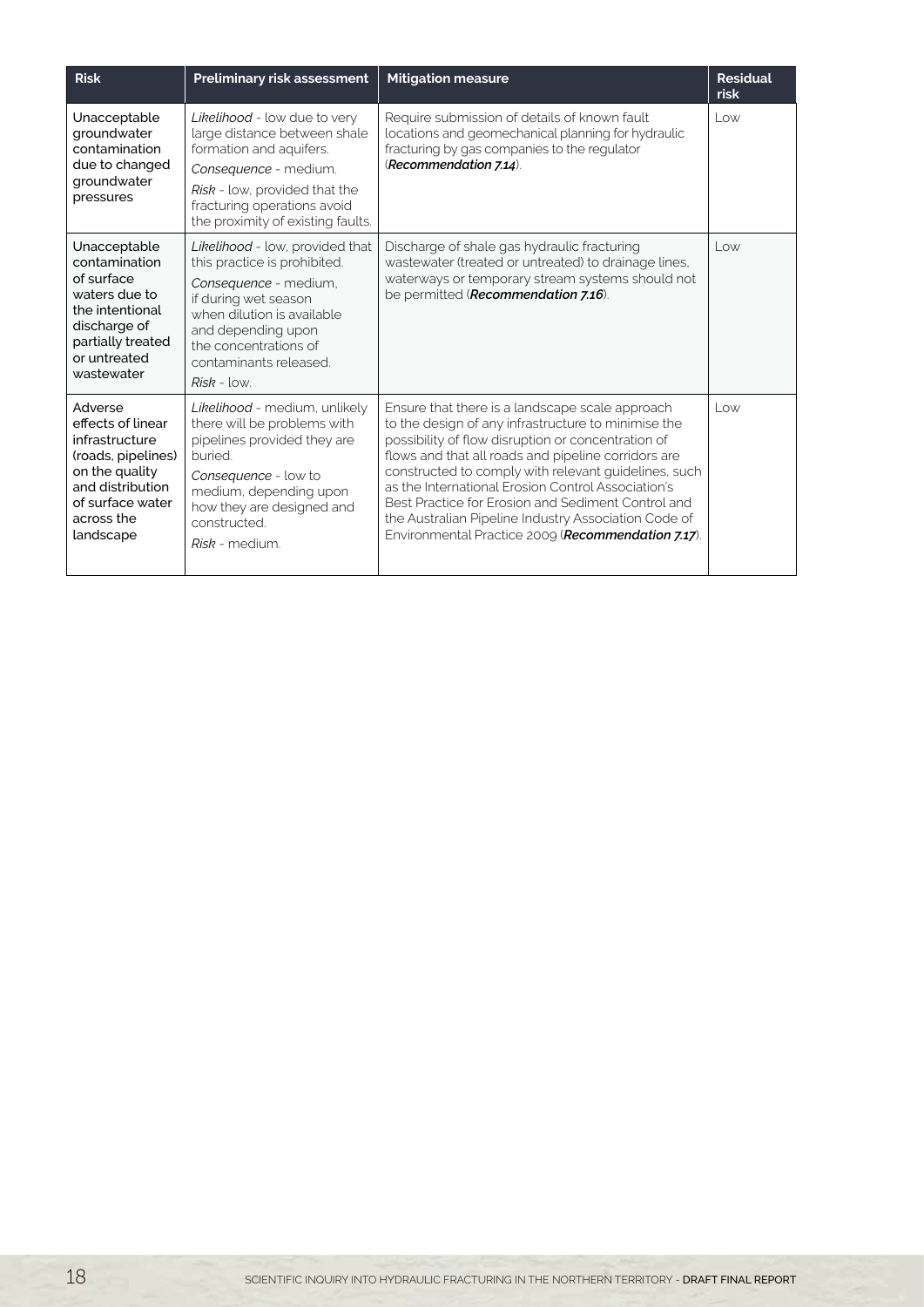# **Environmental value 3: aquatic ecosystems and biodiversity**

#### **Environmental objective 3: to adequately protect ecosystems and biodiversity that are dependent on surface water or groundwater**

| <b>Risk</b>                                                                                   | Preliminary risk assessment                                                                                                                                                                                                                                                                                        | <b>Mitigation measure</b>                                                                                                                                                                                                                                                                                                                                                                                                                                                                      | <b>Residual risk</b>                                                          |
|-----------------------------------------------------------------------------------------------|--------------------------------------------------------------------------------------------------------------------------------------------------------------------------------------------------------------------------------------------------------------------------------------------------------------------|------------------------------------------------------------------------------------------------------------------------------------------------------------------------------------------------------------------------------------------------------------------------------------------------------------------------------------------------------------------------------------------------------------------------------------------------------------------------------------------------|-------------------------------------------------------------------------------|
| Excessive<br>extraction from<br>surface waters                                                | Likelihood - low, given the lack<br>of permanent surface water in<br>Beetaloo Sub-basin and other<br>semi-arid and arid regions.<br>Consequence - medium, if<br>volumes and flow regimes are<br>altered.<br>Risk - medium.                                                                                         | Prohibit use of surface water for onshore<br>shale gas hydraulic fracturing in the NT<br>(Recommendation 7.5).<br>Develop WAPs for the Beetaloo Sub-<br>basin region that specifically exclude use<br>of surface waters for onshore shale gas<br>development (Recommendations 7.5 and 7.6).                                                                                                                                                                                                    | Low                                                                           |
| Excessive<br>extraction from<br>groundwaters                                                  | Likelihood - low, for surface GDEs<br>since none known in Beetaloo<br>Sub-basin, undetermined for<br>subterranean ecosystems<br>(stygofauna).<br>Consequence - undetermined for<br>subterranean ecosystems.<br>Risk - undetermined, lack of<br>detailed knowledge of impact of<br>subterranean fauna (stygofauna). | Undertake a SREBA of the Beetaloo<br>Sub-basin, including a baseline study of<br>surface and subterranean ecosystems<br>(Recommendation 7.4).                                                                                                                                                                                                                                                                                                                                                  | Low for surface<br>GDEs but<br>undetermined<br>for subterranean<br>ecosystems |
| Unacceptable<br>contamination<br>of surface<br>waters (aquatic<br>ecosystems)                 | Likelihood - low.<br>Consequence - medium.<br>$Risk - low$                                                                                                                                                                                                                                                         | Discharge of shale gas hydraulic fracturing<br>wastewater (treated or untreated) to<br>drainage lines, waterways or temporary<br>stream systems should not be permitted<br>(Recommendation 7.16).<br>Store chemicals and wastewater in<br>lined containment structures or tanks<br>within bunded areas. Effectively manage<br>accidental spills from well pads, road<br>tankers or pipelines (see discussion at<br>Sections 7.6.3.1, 7.6.3.2 and 7.6.7, and<br>Recommendations 7.11 and 7.12). | $L$ $\circ$ $\times$                                                          |
| Unacceptable<br>contamination<br>of groundwaters<br>(groundwater-<br>dependent<br>ecosystems) | Likelihood (leaky wells) - low, little<br>evidence of faulty contemporary<br>wells leaking solutes.<br>Likelihood (spills) - medium.<br>Consequence - undetermined,<br>impact of contaminants on<br>surface GDEs and subterranean<br>fauna unknown.<br>Risk - undetermined.                                        | Undertake a SREBA of the Beetaloo<br>Sub-basin, including a baseline study of<br>surface and subterranean ecosystems<br>(Recommendations 7.4, 7.18 and 7.19).<br>Undertake an ecological risk assessment<br>of shale gas hydraulic fracking wastewater<br>toxicity to stygofauna (see discussion at<br>Sections 7.2.3, 7.7.1 and Recommendations<br>7.4, 7.18 and 7.19).                                                                                                                       | Undetermined                                                                  |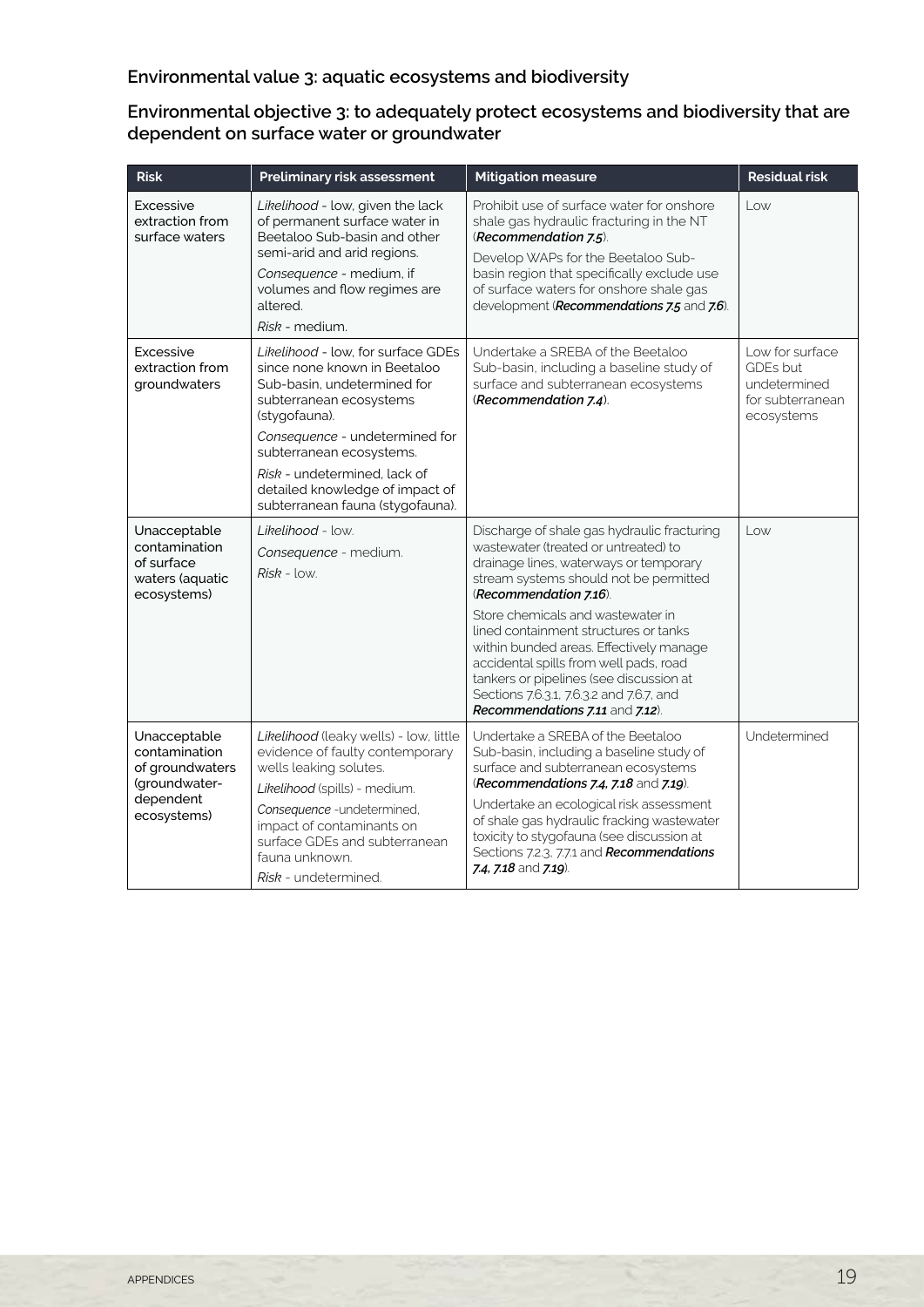# Chapter 8 Land

## **Environmental value 1: terrestrial biodiversity and ecosystem health**

**Environmental objective 1: to ensure there is a low risk of impact on the terrestrial biodiversity values of affected bioregions and to ensure that the overall terrestrial ecosystem health, including the provision of ecosystem services, is maintained**

| <b>Risk</b>                                                                       | Preliminary risk assessment                                                                                                                                | <b>Mitigation measure</b>                                                                                                                                                                                                                                                        | <b>Residual risk</b> |
|-----------------------------------------------------------------------------------|------------------------------------------------------------------------------------------------------------------------------------------------------------|----------------------------------------------------------------------------------------------------------------------------------------------------------------------------------------------------------------------------------------------------------------------------------|----------------------|
| Unacceptable<br>location of<br>shale gas                                          | Likelihood - high, due to lack<br>of region-wide biodiversity<br>knowledge.                                                                                | Undertake a SREBA for all affected<br>bioregions prior to any onshore shale gas<br>production. (Recommendation 8.1).                                                                                                                                                             | Low                  |
| developments<br>within a region                                                   | Consequence - high, significant<br>threat to species that might<br>occupy highly restricted ranges in<br>development area.                                 | Exclude onshore shale gas development<br>from regions identified in the SREBA<br>as having high conservation value<br>(Recommendation 8.1).                                                                                                                                      |                      |
|                                                                                   | Risk - high.                                                                                                                                               |                                                                                                                                                                                                                                                                                  |                      |
| Unacceptable<br>increase in the<br>spread or impact<br>of weeds                   | Likelihood - high, given<br>experience with onshore gas<br>developments elsewhere.                                                                         | Undertake baseline assessment of all weeds<br>on a permit area prior to any onshore shale<br>gas exploration (Recommendation 8.2).                                                                                                                                               | Low                  |
|                                                                                   | Consequence - high, given<br>severe potential impact on<br>conservation and production<br>values.                                                          | Undertake ongoing weed monitoring to<br>inform any necessary weed management<br>measures (Recommendation 8.2).                                                                                                                                                                   |                      |
|                                                                                   | Risk - high.                                                                                                                                               | Ensure gas companies have in place prior<br>to entering a petroleum title area, a weed<br>management plan that is consistent with<br>all relevant statutory weed management<br>plans and any relevant threat abatement<br>plans made under the EPBC Act<br>(Recommendation 8.3). |                      |
| Unacceptable<br>increase in the<br>spread or impact<br>of exotic invasive<br>ants | Likelihood - medium, given that<br>such species are established<br>elsewhere in northern Australia<br>and are readily spread by<br>vehicles and machinery. | Implement hygiene measures for vehicles<br>and machinery (see discussion at Section<br>8.4.2.2 and Recommendation 8.3).                                                                                                                                                          | Low                  |
|                                                                                   | Consequence - high, major<br>impacts on native species if<br>introduced.<br>Risk - high.                                                                   |                                                                                                                                                                                                                                                                                  |                      |
| Unacceptable<br>increase in the<br>impact of feral<br>animals                     | Likelihood - low, because<br>onshore gas development is<br>unlikely to have a significant<br>impact on feral animal<br>populations.                        | Require gas companies to be aware<br>of regional feral animal management<br>obligations and programs (see discussion at<br>Section 8.4.2.3).                                                                                                                                     | Low                  |
|                                                                                   | Consequence - low, as any<br>increased impact of feral animals<br>is likely to be local only.<br><i>Risk</i> - low.                                        |                                                                                                                                                                                                                                                                                  |                      |
| Unacceptable                                                                      | Likelihood - medium. increased                                                                                                                             | Establish regional fire management                                                                                                                                                                                                                                               | Low                  |
| changes to fire<br>regimes                                                        | human activity and hence<br>sources of ignition.                                                                                                           | plans, which include requirements for<br>baseline data, monitoring for any increase                                                                                                                                                                                              |                      |
|                                                                                   | Consequence - high, given the<br>ecological importance of fire and<br>its role in GHG gas emissions.                                                       | in fire frequency, and implementation<br>of management actions as appropriate<br>(Recommendation 8.4).                                                                                                                                                                           |                      |
|                                                                                   | Risk - high.                                                                                                                                               |                                                                                                                                                                                                                                                                                  |                      |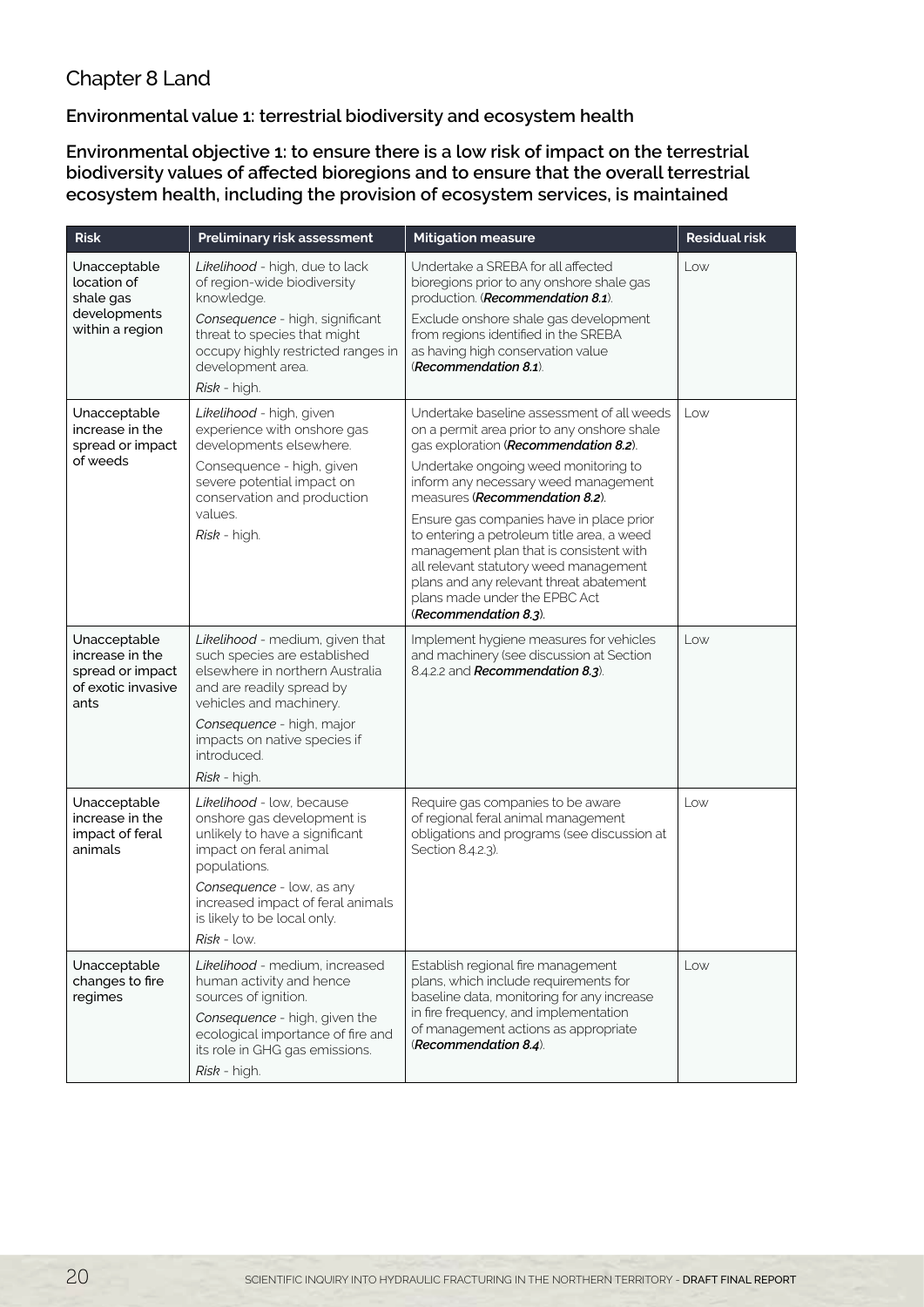| <b>Risk</b>                                                     | Preliminary risk assessment                                                                                                                                                                                                                                           | <b>Mitigation measure</b>                                                                                                                                                                                                                                                                                                                                                                                | <b>Residual risk</b> |
|-----------------------------------------------------------------|-----------------------------------------------------------------------------------------------------------------------------------------------------------------------------------------------------------------------------------------------------------------------|----------------------------------------------------------------------------------------------------------------------------------------------------------------------------------------------------------------------------------------------------------------------------------------------------------------------------------------------------------------------------------------------------------|----------------------|
| Unacceptable<br>loss of native<br>vegetation                    | Likelihood - high, given that<br>substantial areas will be cleared<br>of vegetation.<br>Consequence - low, because<br>only small proportion of the<br>landscape will be cleared, and<br>fragmentation and edge effects<br>are likely to be limited.<br>Risk - medium. | Identify any threatened species likely to be<br>affected by cumulative effects of habitat loss<br>and fragmentation and manage accordingly<br>(Recommendation 8.5).<br>Minimise vegetation clearing<br>(Recommendation 8.6).<br>Progressively rehabilitate cleared areas<br>(Recommendation 8.7).<br>Implement offsets to compensate for<br>local vegetation and habitat losses<br>(Recommendation 8.8). | $L$ $\alpha$         |
| Roads and<br>pipelines as<br>ecological barrier<br>or corridors | Likelihood - medium, given<br>impacts of past construction of<br>roads and pipelines.<br>Consequence - medium, given<br>ecological importance of run-on/<br>run-off dynamics in flat, semi-arid<br>landscapes.<br>Risk - medium.                                      | Require gas companies to identify critical<br>habitats during corridor construction<br>and select an appropriate mechanism<br>to avoid detrimental impact upon them<br>(Recommendation 8.10).                                                                                                                                                                                                            | $L$ $\alpha$         |
| Other impacts on<br>wildlife                                    | Likelihood - low, given<br>management procedures already<br>in place.<br>Consequence - low, given that<br>any impacts will be local only.<br>$Risk - low.$                                                                                                            | Implement existing management<br>procedures (Recommendation 8.10).                                                                                                                                                                                                                                                                                                                                       | Low                  |

## **Environmental value 2: landscape amenity**

#### **Environmental objective 2: to ensure that the perception by residents and tourists that the NT is a place of largely unspoiled landscapes is not diminished**

| <b>Risk</b>                                             | Preliminary risk assessment                                                                                                                                                                              | <b>Mitigation measure</b>                                                                                                                                                                                                                                                                                                                                 | <b>Residual risk</b> |
|---------------------------------------------------------|----------------------------------------------------------------------------------------------------------------------------------------------------------------------------------------------------------|-----------------------------------------------------------------------------------------------------------------------------------------------------------------------------------------------------------------------------------------------------------------------------------------------------------------------------------------------------------|----------------------|
| Unacceptable<br>landscape<br>transformation             | Likelihood - medium, given<br>experiences with onshore gas<br>developments elsewhere.<br>Consequence - high, given the<br>extremely high importance of the<br>NT's unspoiled landscapes.<br>Risk - high. | Ensure that gas companies minimise the<br>surface footprint of each development and<br>ensure that well pads are at least 2 km apart<br>(Recommendation 8.15).<br>Ensure that the infrastructure within<br>development areas is not visible from public<br>roads (Recommendation 8.15).                                                                   | Low                  |
| Unacceptable<br>increase in<br>heavy-vehicle<br>traffic | Likelihood - cannot be assessed.<br>lack of predicted traffic<br>information.<br>Consequence - uncertain.<br>Risk - uncertain.                                                                           | Assess the impact that all heavy-vehicle<br>traffic associated with any onshore shale<br>gas industry will have on the NT's transport<br>system, including:<br>• forecast traffic volume and roads used:<br>$\cdot$ the feasibility of using the existing<br>Adelaide to Darwin railway line to<br>reduce heavy-vehicle road use; and<br>· road upgrades. | Low to medium        |
|                                                         |                                                                                                                                                                                                          | Develop a management plan to mitigate<br>such impacts (Recommendation 8.16).                                                                                                                                                                                                                                                                              |                      |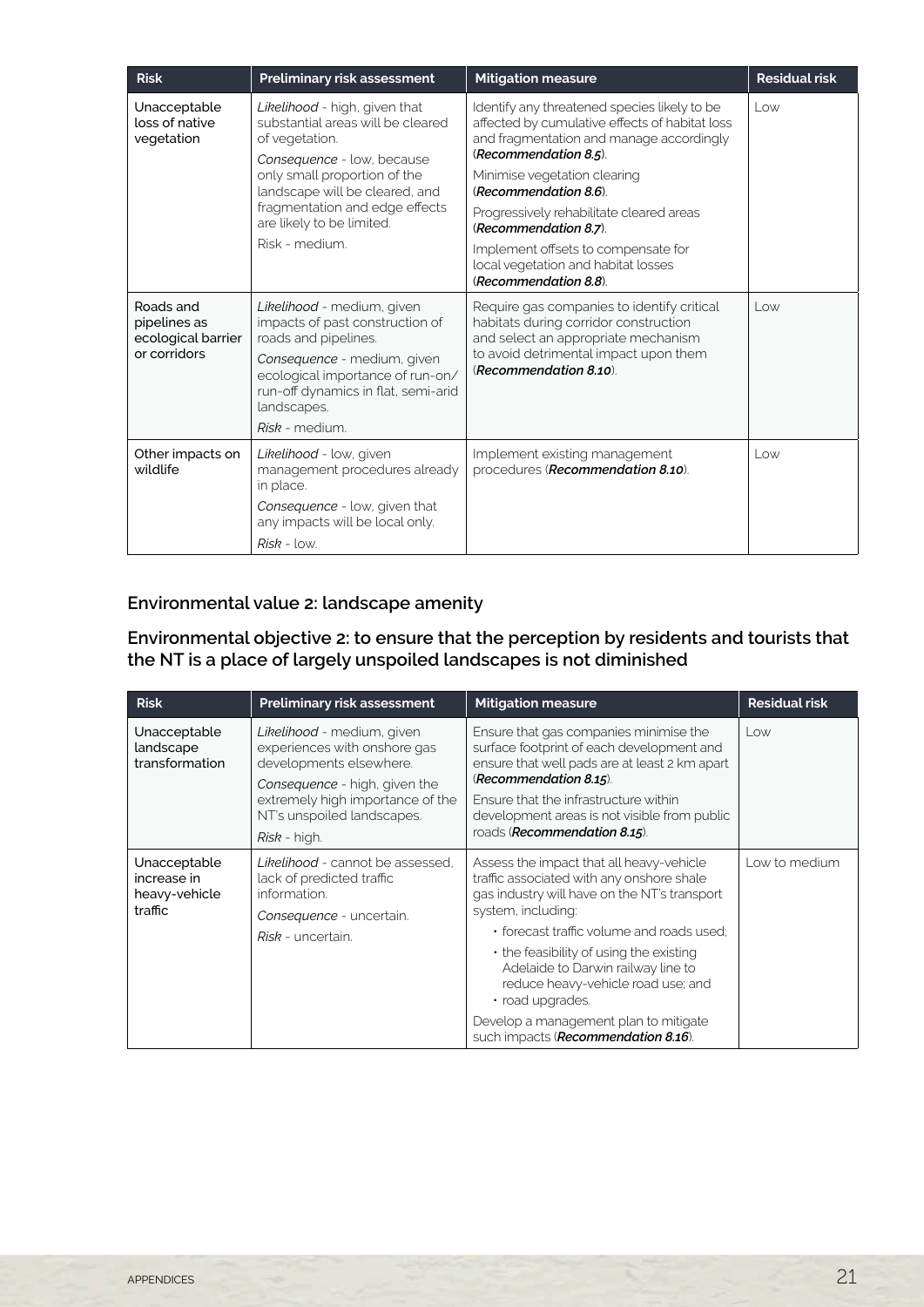# Chapter 9 Greenhouse gases

## **Environmental value 3: climate change**

### **Environmental objective: to limit the emissions of methane and greenhouse gases to**  the atmosphere

| <b>Risk</b>                                                                                     | Preliminary risk assessment                                                                                                                                                                                                                                                                                                        | <b>Mitigation measure</b>                                                                                                                                                                                                                                                                                                                                                                                                                                                                                                                                                                                                                                                                                                                                                                                                                                                                                                                                                                                                                                                                                         | <b>Residual risk</b>    |
|-------------------------------------------------------------------------------------------------|------------------------------------------------------------------------------------------------------------------------------------------------------------------------------------------------------------------------------------------------------------------------------------------------------------------------------------|-------------------------------------------------------------------------------------------------------------------------------------------------------------------------------------------------------------------------------------------------------------------------------------------------------------------------------------------------------------------------------------------------------------------------------------------------------------------------------------------------------------------------------------------------------------------------------------------------------------------------------------------------------------------------------------------------------------------------------------------------------------------------------------------------------------------------------------------------------------------------------------------------------------------------------------------------------------------------------------------------------------------------------------------------------------------------------------------------------------------|-------------------------|
| Excessive<br>upstream fugitive<br>emissions of<br>methane                                       | Likelihood - high, given that<br>methane emissions occur<br>mostly on a continuous<br>basis but with some episodic<br>releases.<br>Consequence - low, given that<br>upstream methane emissions<br>(from any new shale gas<br>field) will contribute a very<br>low proportion of net global<br>methane emissions.<br>Risk - medium. | Introduce the US EPA New Source Performance<br>Standards of 2012 and 2016 (Recommendation 9.1).                                                                                                                                                                                                                                                                                                                                                                                                                                                                                                                                                                                                                                                                                                                                                                                                                                                                                                                                                                                                                   | Acceptable <sup>1</sup> |
| Abnormal fugitive<br>emissions of<br>methane during<br>upstream<br>production and<br>processing | Likelihood - high, in the<br>absence of monitoring and<br>appropriate action.<br>Consequence - low, given that<br>upstream methane emissions<br>(from any new shale gas<br>field) will contribute a very<br>low proportion of net global<br>methane emissions.<br>Risk - medium.                                                   | Implement a code of practice or other guideline<br>for the ongoing monitoring, detection and<br>reporting of emissions from gas fields and<br>wells upon production commencing<br>(Recommendation 9.2).<br>Implement baseline monitoring of methane<br>concentrations for at least one year in advance of<br>production commencing (Recommendation 9.3).<br>Implement baseline and ongoing monitoring<br>by the regulator, to be funded by the industry.<br>Measurements and their interpretation to be<br>undertaken by an independent third party<br>(Recommendation 9.4).<br>Monitoring results should be published on a<br>continuous real-time basis (Recommendation 9.5).<br>Implement investigation if emission concentration<br>limits are exceeded to identify the source(s) of<br>the excess levels, and 'make good' provisions<br>must be implemented where necessary. Such<br>investigations and implementation must be the<br>responsibility of industry. All methane exceedance<br>events must be reported to the regulator and the<br>information made public (Recommendations 9.5<br>and $g.6$ ). | Acceptable              |
| Excessive<br>emissions<br>of lifecycle<br>greenhouse gas                                        | Likelihood - high, given that<br>GHG emissions occur mostly<br>on a continuous basis but with<br>some episodic releases.<br>Consequence - low, given that<br>GHG emissions (from any new<br>shale gas field) will contribute<br>a very low proportion of net<br>global GHG emissions.<br>Risk - medium.                            | Focus risk reduction on reducing upstream<br>methane emissions as there is little opportunity<br>to reduce GHG from the downstream stage (see<br>discussion at Section 9.6).                                                                                                                                                                                                                                                                                                                                                                                                                                                                                                                                                                                                                                                                                                                                                                                                                                                                                                                                      | Acceptable              |

<sup>1</sup> The Panel assessed all GHG risks as 'medium', making it necessary to consider how these risks can be further mitigated. Given the assessed likelihood and consequence ratings cannot be reduced to a lower category, the assessed risks will remain medium. As the consequences are assessed as 'minor' or 'moderate' (they are not assessed as 'severe' or 'catastrophic'), it is not necessary to formally invoke the precautionary principle as the conditions precedent have not been met (see Chapter 4). Nevertheless, the precautionary principle has been considered and applied where appropriate.

The Panel believes that implementation of the additional mitigation measures specified in the recommendations contained in Chapter 9 will result in lower levels of emissions of methane and GHG and allow any new onshore shale gas field in the NT to achieve an acceptable level of risk for methane and GHG emissions.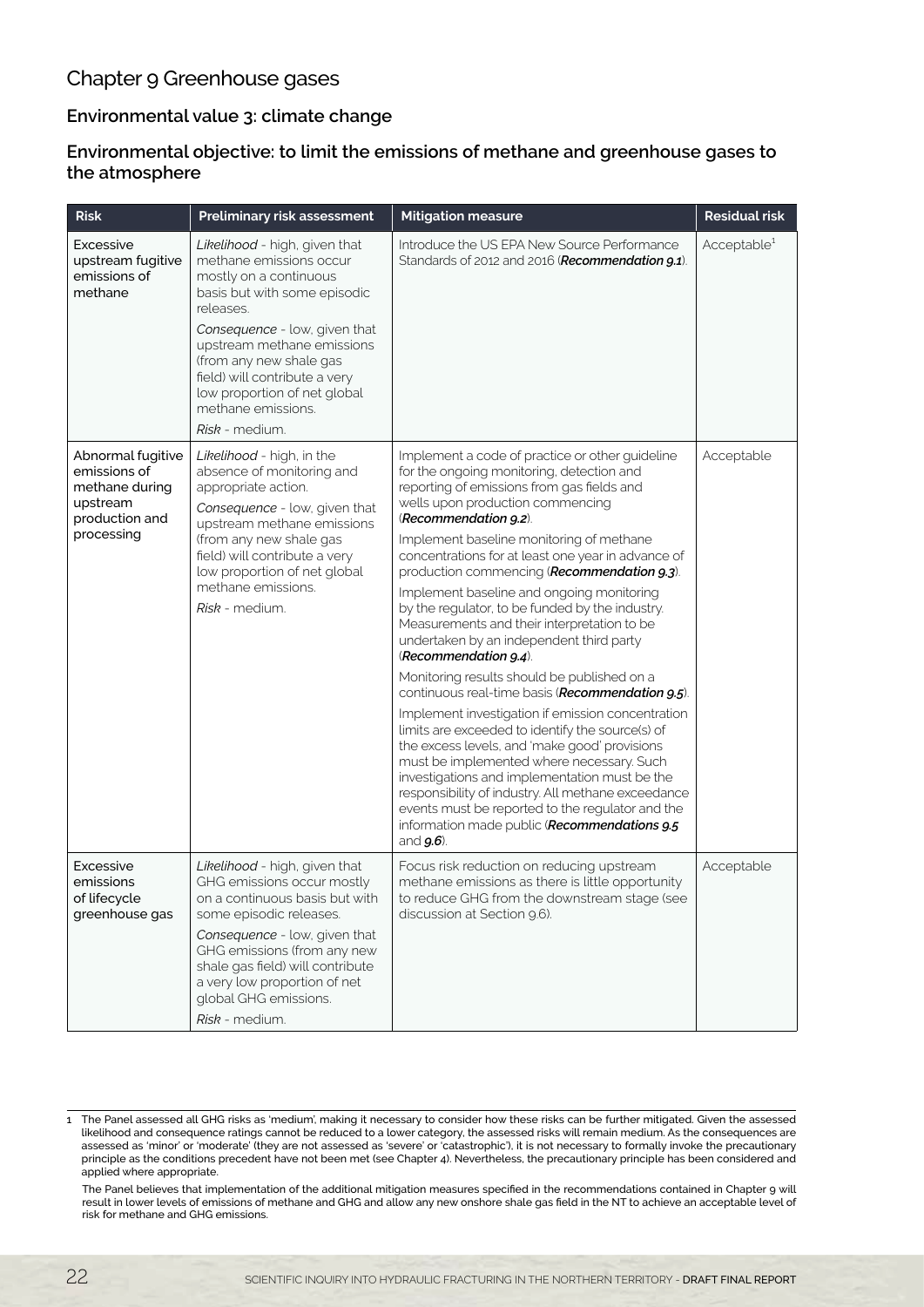| <b>Risk</b>                                                                                                                      | Preliminary risk assessment                                                                                                                                                                                                                                                                                                         | <b>Mitigation measure</b>                                                                                                                                                                                                                                                                                                                                                                                                                                                                                                                                                                                                                                                                                                                      | <b>Residual risk</b> |
|----------------------------------------------------------------------------------------------------------------------------------|-------------------------------------------------------------------------------------------------------------------------------------------------------------------------------------------------------------------------------------------------------------------------------------------------------------------------------------|------------------------------------------------------------------------------------------------------------------------------------------------------------------------------------------------------------------------------------------------------------------------------------------------------------------------------------------------------------------------------------------------------------------------------------------------------------------------------------------------------------------------------------------------------------------------------------------------------------------------------------------------------------------------------------------------------------------------------------------------|----------------------|
| <b>Excessive</b><br>emissions of<br>methane from<br>abandoned wells                                                              | Likelihood - high, given that<br>methane emissions from<br>abandoned wells occur mostly<br>on a continuous basis but with<br>some episodic releases.<br>Consequence - low, given<br>that methane emissions<br>from abandoned wells<br>will contribute a very low<br>proportion of net global<br>methane emissions<br>Risk - medium. | Mandate a code of practice setting out minimum<br>requirements for the abandonment of all onshore<br>shale gas wells in the NT. The code must be<br>enforceable and include a requirement that:<br>• wells undergo pressure and cement<br>integrity tests prior to abandonment,<br>with any identified defects to be<br>repaired prior to releasing the well for<br>decommissioning; and<br>• testing must be conducted to confirm that<br>the plugs have been properly set in the well.<br>(Recommendation $5.1$ )<br>Provide a bank guarantee or bond to the<br>regulator to ensure necessary funds are available<br>to decommission wells or facilities in the<br>event an operator is no longer a going<br>concern (Recommendation 14.19). | Acceptable           |
| Other<br>(supplementary)<br>risks may prevent<br>lower levels<br>of methane<br>emission<br>performance<br>from being<br>achieved | N/A                                                                                                                                                                                                                                                                                                                                 | The action framework in Table 9.10 to be<br>implemented to manage and/or mitigate<br>any supplementary risks that may prevent<br>the achievement of lower levels of methane<br>emissions ( <b>Recommendation 9.7</b> ).                                                                                                                                                                                                                                                                                                                                                                                                                                                                                                                        | Acceptable           |